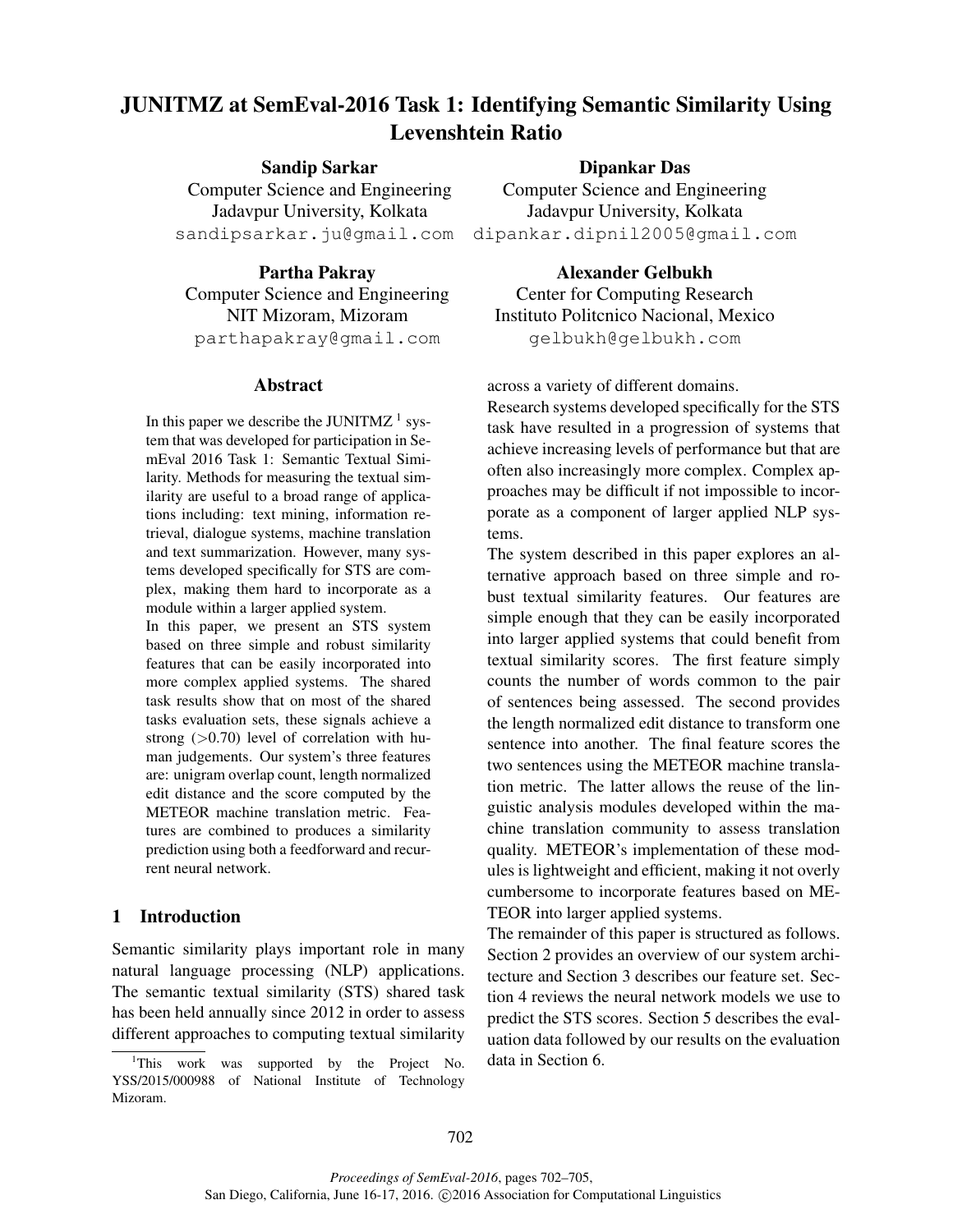# 2 System Framework

As shown in Figure 1, our system performs on a neural network based regression over our three textual similarity features. As described in the next section, the three similarity features we use are: unigram overlap count, editdistance and the METEOR score from the machine translation evaluation metric research community. The three features are combined using a neural network in order to predict a pair's final STS score.



Figure 1: JUNITMZ STS System Architecture

# 3 Features

#### 3.1 Unigram matching without stop-word

The unigram overlap count feature indicates the number of non stop-words that appear in both sentence pairs. <sup>2</sup> Table 1 illustrates the operation of this feature on an STS sentence pair.

The words "to" and "on" are present in both sentences, but we excluded them as stopwords for the purposes of the unigram overlap count.

# 3.2 Edit Distance Ratio

We compute the minimum number of edit operations involving the insertion, deletion or substitution

| <b>Sentence Pair</b>                   | <b>Score</b> |
|----------------------------------------|--------------|
| TSA drops effort to allow small knives |              |
| on planes.                             | 6            |
| TSA drops plan to allow small knives   |              |
| on planes.                             |              |

Table 1: Unigram matching, ignoring stopwords

of individual characters that are required to transform one sentence into another. Commonly known as the Levenshtein distance (Levenshtein, 1966), this string similarity metric captures both similarity in the overall structure of the two sentences being compared as well as some similarity between different word forms (e.g., "California" vs. "Californian").

As shown in equation (1) , we normalize the raw edit distance by the length of the two sentences. The score is then inverted such that a perfect match will have a score of 1.0, and completely dissimilar strings will be assigned a value of 0.0.

$$
EditRatio(a, b) = 1 - \frac{Edit Distance(a, b)}{|a| + |b|}
$$
 (1)

An example of the edit distance ratio feature is given in Table 2.

| <b>Sentence Pair</b>      | Levenshtein     | <b>Edit Distance</b> |
|---------------------------|-----------------|----------------------|
|                           | <b>Distance</b> | Ratio                |
| TSA drops effort to allow |                 |                      |
| small knives on planes.   |                 | .8958                |
| TSA drops plan to allow   |                 |                      |
| small knives on planes.   |                 |                      |

Table 2: Edit Distance Ratio

#### 3.3 Meteor

METEOR is a well known evaluation metric from the machine translation community (Denkowski and Lavie, 2014). The method incorporates linguistic analysis modules but in a manner that is lightweight, efficient and robust to the noisy data generated by machine translation systems. The method operates by first computing an alignment between the individual words in a sentence pair. In additional to matching identical words with each other, METEOR also supports matching words based on synonymy relationships in WordNet, entries in a paraphrase database or by word stem. The metric

<sup>&</sup>lt;sup>2</sup>We obtain our stop word list from http://www.nltk.org/book/ch02.html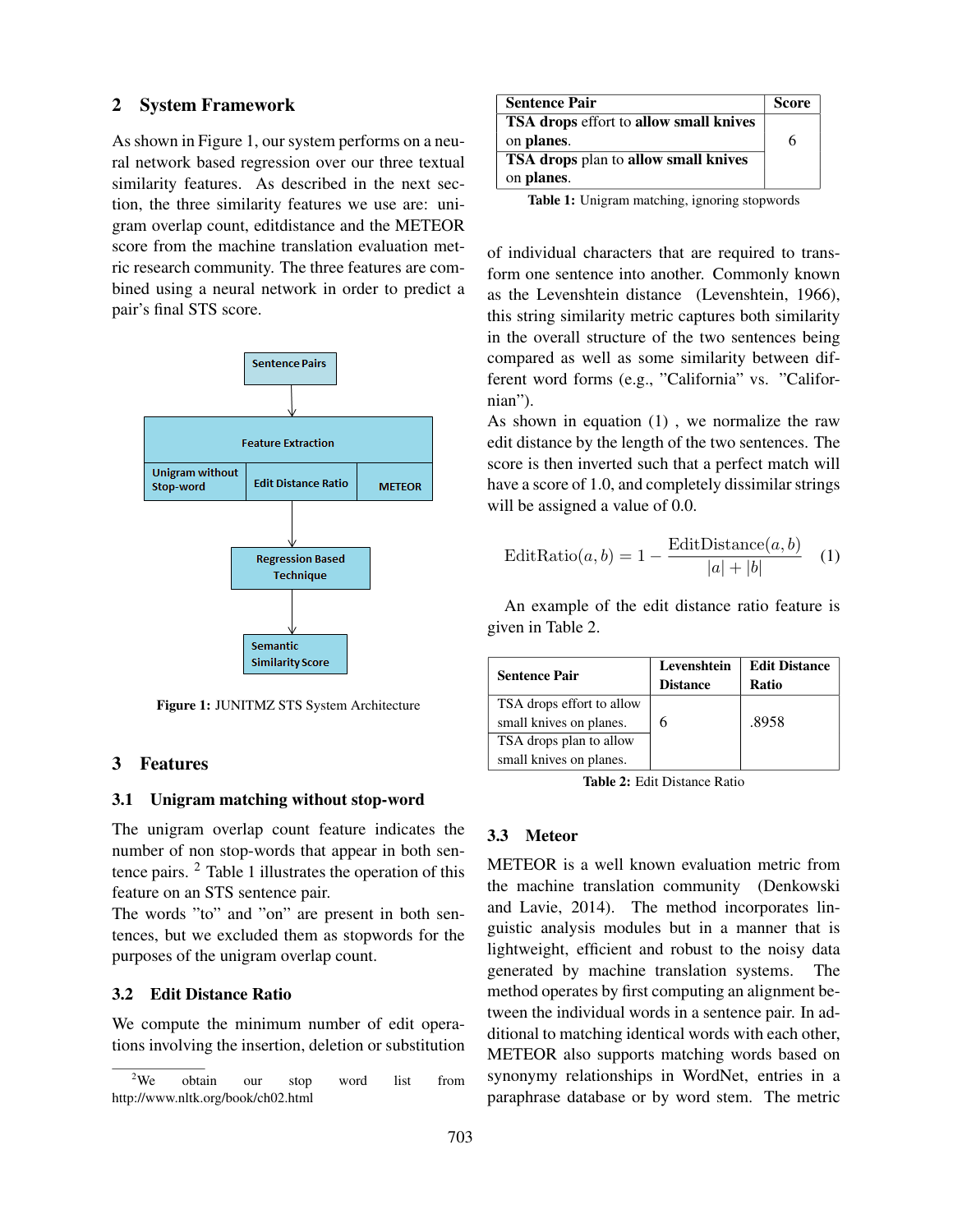then computes a weighted F score based on the unigram alignments that is then scaled by a word scrambling penalty. The synonym matching is computed using WordNet. We use the METEOR 1.5 system for our STS Task.

# 4 Neural Network Framework

We predict STS scores based on three similarity features as described above using Matlab toolkit containing modules for three different neural networks. The neural networks have been used with respect to each of the corresponding runs submitted by our team to the shared task. The inputs of those network were the feature set along with the gold standard similarity scores extracted from the training data whereas the outputs produce the semantic scores for the test dataset. In Run1, we use two-layer feedforward network with 10 neurons in the hidden layer and trained using the Levenberg-Marquardt algorithm. <sup>3</sup> Run2 uses the same network but trained using Resilient Backpropagation algorithm (Riedmiller and Braun, 1992).  $^4$  In case of **Run 3**, we use the framework of Layer Recurrent Network which can be seen as a generalization of simple recurrent networks (Elman, 1990).  $5$ . The inputs of this recurrent neural network were similar like the other 2 neural network with default parameter.

#### 5 Dataset

The 2016 STS shared task includes sentence pairs from a number of different data sources organized into five evaluation sets: News Headlines, Plagiarism, Postediting, Q&A Answer-Answer and Q&A Question-Question. The sentence pairs are assigned similarity scores by multiple crowdsourced annotators on a scale ranging from 0 to 5 with the scores having the following interpretations: (5) complete equivalence, (4) equivalent but differing in minor details, (3) roughly equivalent but differing in important details (2) not equivalent but sharing some details (1) not equivalent but on the same topic (0) completely dissimilar. The individual crowdsourced

4 http://nl.mathworks.com/help/nnet/ref/trainrp.html

| <b>Sentence Pairs</b>              | <b>Score</b> |
|------------------------------------|--------------|
| Two green and white trains         |              |
| sitting on the tracks.             | 44           |
| Two green and white trains         |              |
| on tracks.                         |              |
| A cat standing on tree branches.   | 3.6          |
| A black and white cat is high      |              |
| up on tree branches.               |              |
| A woman riding a brown horse.      | 3.8          |
| A young girl riding a brown horse. |              |

Table 3: Examples of sentence pairs with their gold scores (on a 5-point rating scale)

| <b>Type</b>       | <b>Sentence Pair</b> |
|-------------------|----------------------|
| answer-answer     | 1572                 |
| headlines         | 1498                 |
| plagiarism        | 1271                 |
| postediting       | 3287                 |
| question-question | 1555                 |

Table 4: Statistics of STS-2016 Test Data

scores are aggregated to assign a final gold standard similarity score to each pair.

Table 3 provides example sentence pairs with their corresponding gold standard similarity scores. Systems are assessed on each data set based on the Pearson correlation between the scores they produce and the gold standard. The detailed statistics of the STS-2016 Test datasets are given in Table 4. For the training process we used all gold standard training and test data of year 2012 to 2015 resulting in 12500 sentence pairs.

#### 6 Result

For our training dataset we use trail, training and test data from previous STS competitions. As shown in Table 5, we used different subsets of the data from prior STS evaluations to train different models for the 2016 evaluation sets.

Table 7 illustrates the performance of our three system submission on each of the STS 2016 evaluation sets as assessed by their correlation with the gold standard similarity scores. Overall performance is reported as the weighted mean correlation across all five data sets. The best overall correlation we obtain is 0.62708, which is achieved by run1, the LevenbergMarquardt trained feedforward network. For comparison, the best and mean scores achieved by all systems submitted to the 2016 STS shared task

 $3$ we have used Matlab for regression http://nl.mathworks.com/help/nnet/ref/feedforwardnet.html

<sup>5</sup> http://nl.mathworks.com/help/nnet/ug/design-layerrecurrent-neural-networks.html